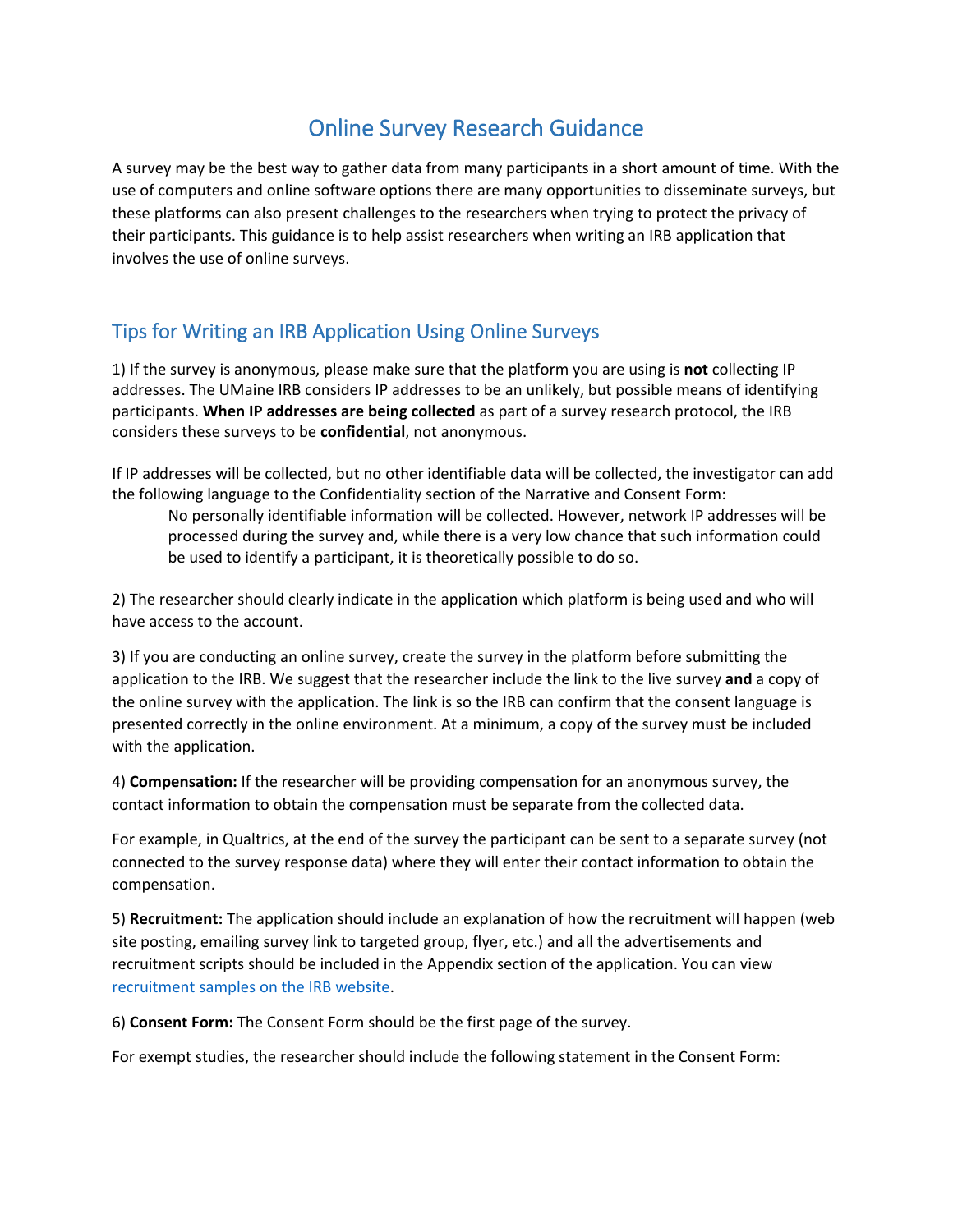Participating in the survey indicates consent. Another option would be to have "I agree" or "I do not agree" button at the end of the Consent Form so the participant can indicate their choice of whether they consent to participate or not.

Researchers *may* want to also include the following statement in the Confidentiality section of the Consent Form:

Confidentiality will be maintained to the degree permitted by the technology used. Your participation in this online survey involves risks similar to a person's everyday use of the Internet.

7) **Debriefing:** If the study requires a debriefing, this should be presented after the last survey question. In the debriefing, participants should be provided with more information about the study and provided with contact information to the researchers and other relevant resources (these will depend on the study). The participant should also have the option to withdraw from the study **after** they have read the debriefing statement by simply being reminded that that they may choose not to submit their responses.

## Examples of Common Survey Platforms

#### **Qualtrics**

1) This is the preferred platform for survey research.

2) Qualtrics automatically collects IP addresses. IP addresses are considered direct identifiers. If the researcher wants the survey to be anonymous the survey settings must be adjusted appropriately to anonymize responses.

To anonymize survey responses please do the following: On the Survey Tab click on the Survey Options button. Click on Security and make sure Anonymize Response is On.